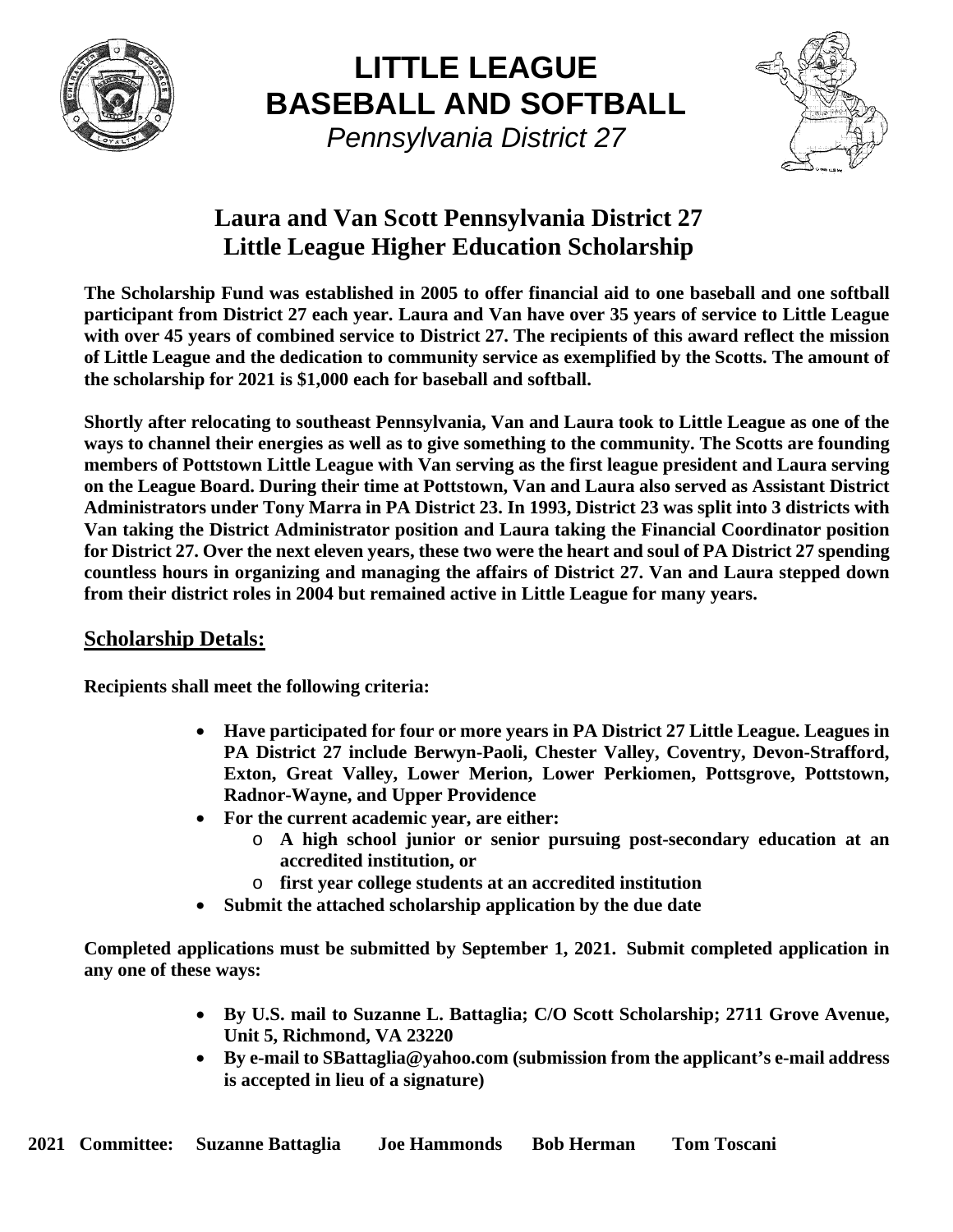

# **LITTLE LEAGUE BASEBALL AND SOFTBALL** *Pennsylvania District 27*



**The Laura & Van Scott Scholarship Administrator (Suzanne Battaglia) will review all applications, de-identify the applications, and forward the applications to the Committee. The Committee will determine the recipients by a predetermined voting process. The Committee will not know the names of the applicants nor their league affiliation. Laura and Van will determine the winner(s) in case of a tie. The scholarships are normally announced at the District 27 Annual Banquet in the Fall. However, since the banquet has been postponed due to COVID-10 restrictions, winners will be notified through U.S. Mail to their home addresses. Scholarship checks are issued directly to the recipients upon proof of enrollment in their respective institutions of higher education.**

**You may send questions to the Committee by email to** [SBattaglia@yahoo.com](mailto:SBattaglia@yahoo.com)**.**

**Funding of the scholarships currently comes from interest earned on PA District 27 funds, a 50-50 raffle at the annual banquet, and through donations. Donations are gratefully accepted and can be sent to:**

**Suzanne L. Battaglia C/O Scott Scholarship 2711 Grove Avenue, Unit 5 Richmond, VA 23220**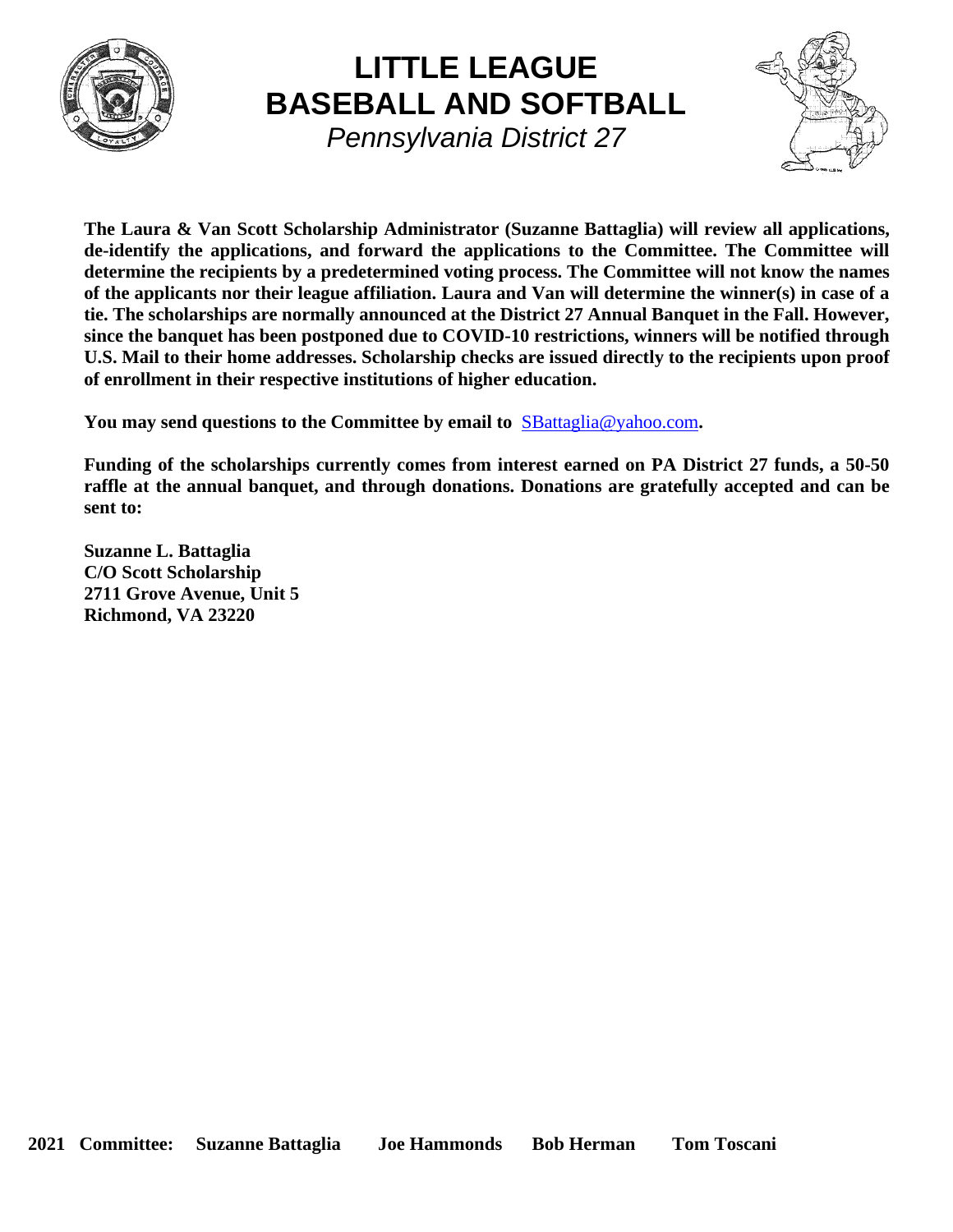### **Laura and Van Scott District 27 Little League Higher Education Scholarship 2021 Application Form**

| <b>Applicant Personal Information</b> (Please print)                                                                                                                                                                           |                                                                                                                                                                                                                                     |  | $\Box$ Baseball | $\Box$ Softball |  |
|--------------------------------------------------------------------------------------------------------------------------------------------------------------------------------------------------------------------------------|-------------------------------------------------------------------------------------------------------------------------------------------------------------------------------------------------------------------------------------|--|-----------------|-----------------|--|
| Full Name                                                                                                                                                                                                                      |                                                                                                                                                                                                                                     |  |                 |                 |  |
| Home address head and the state of the state of the state of the state of the state of the state of the state of the state of the state of the state of the state of the state of the state of the state of the state of the s |                                                                                                                                                                                                                                     |  |                 |                 |  |
| Telephone Number Communication E-Mail E-Mail                                                                                                                                                                                   |                                                                                                                                                                                                                                     |  |                 |                 |  |
| Birth Date                                                                                                                                                                                                                     | Age                                                                                                                                                                                                                                 |  |                 |                 |  |
| I am currently a:                                                                                                                                                                                                              | - High School Junior<br>_____ High School Senior<br>_____ First Year college student                                                                                                                                                |  |                 |                 |  |
|                                                                                                                                                                                                                                |                                                                                                                                                                                                                                     |  |                 |                 |  |
| League Affilliation                                                                                                                                                                                                            |                                                                                                                                                                                                                                     |  |                 |                 |  |
| Years of participation in current league Chevrolet Communication Chevrolet Chevrolet Chevrolet Chevrolet Chevrolet Chevrolet Chevrolet Chevrolet Chevrolet Chevrolet Chevrolet Chevrolet Chevrolet Chevrolet Chevrolet Chevrol |                                                                                                                                                                                                                                     |  |                 |                 |  |
| List any participation other than player                                                                                                                                                                                       |                                                                                                                                                                                                                                     |  |                 |                 |  |
| Schools applicant plans to attend<br>(complete only if currently in<br>high school)                                                                                                                                            | First Choice <b>Example 2</b> and 2 and 2 and 2 and 2 and 2 and 2 and 2 and 2 and 2 and 2 and 2 and 2 and 2 and 2 and 2 and 2 and 2 and 2 and 2 and 2 and 2 and 2 and 2 and 2 and 2 and 2 and 2 and 2 and 2 and 2 and 2 and 2 and 2 |  |                 |                 |  |
|                                                                                                                                                                                                                                |                                                                                                                                                                                                                                     |  |                 |                 |  |
|                                                                                                                                                                                                                                | Third Choice                                                                                                                                                                                                                        |  |                 |                 |  |
| Names of parents or guardians                                                                                                                                                                                                  |                                                                                                                                                                                                                                     |  |                 |                 |  |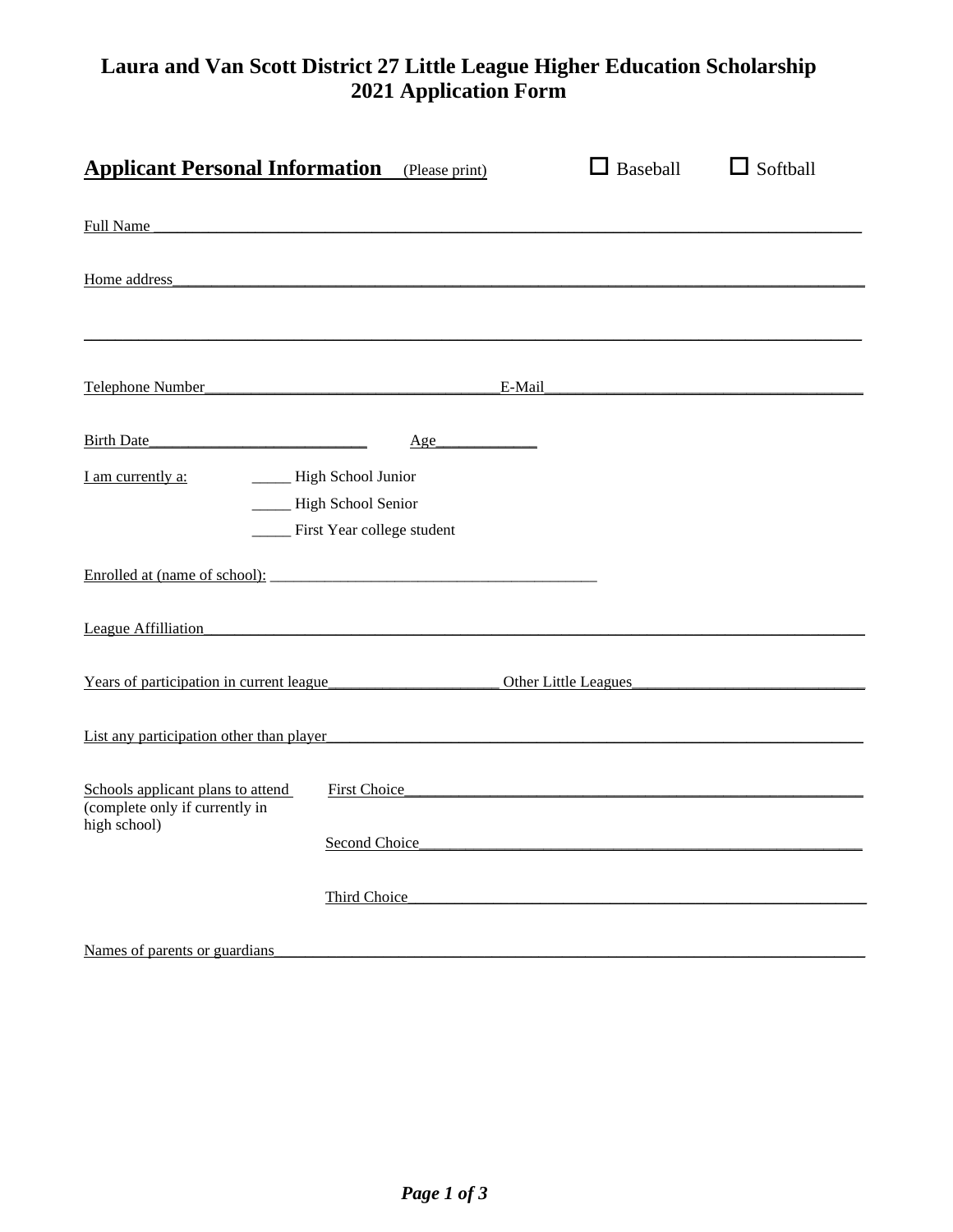### Laura and Van Scott District 27 Little League Higher Education Scholarship 2021 Application Form

Describe what you as an individual has contributed to your local Little League or Little League in general (example: in what capacity have you served as a league volunteer, etc.) and describe the impact that participation in Little League has had on your academic and personal growth. (Please write clearly and use additional pages as necessary).